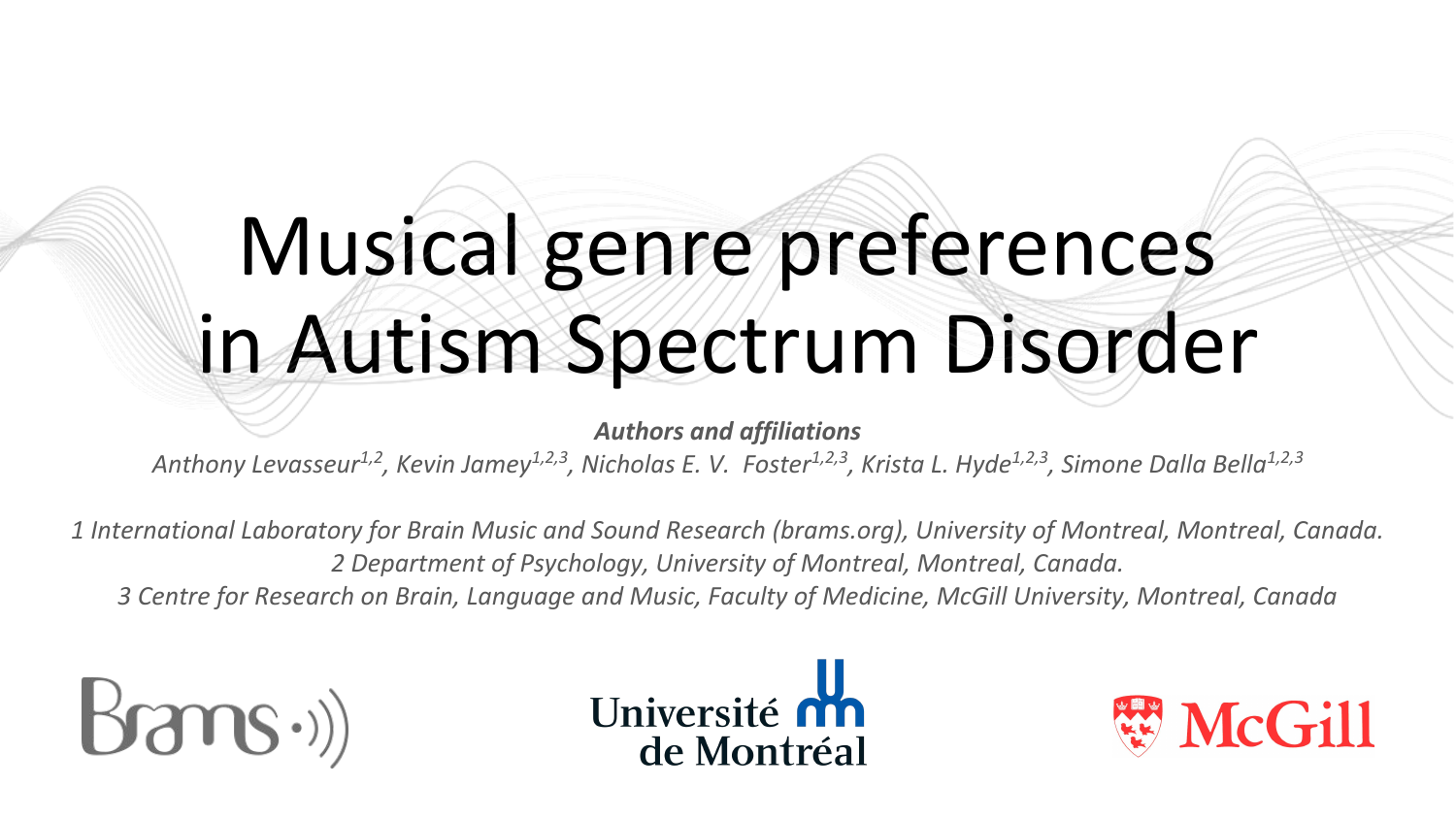#### Introduction & Background

- Autism Spectrum Disorder (ASD) affects 1 child in every  $68<sup>1</sup>$
- Music interventions are a promising tool for treating ASD symptoms<sup>4</sup>
- Musical intervention outcomes in ASD are enhanced by listening to favorite music. $3,5$
- Symptom severity, verbal ability, spatial reasoning abilities and age may influence music preferences in  $ASD<sup>2</sup>$

## Objectives & hypothesis

- Examine musical genre preferences in ASD children (Analysis A) and likelihood to prefer certain genres as a function of age, symptom severity, verbal ability and spatial reasoning (Analysis B).
- Expectations :
	- Heterogenous musical genre preferences between subjects + equally distributed among genres
	- o Symptom severity will predict music preferences in children with ASD.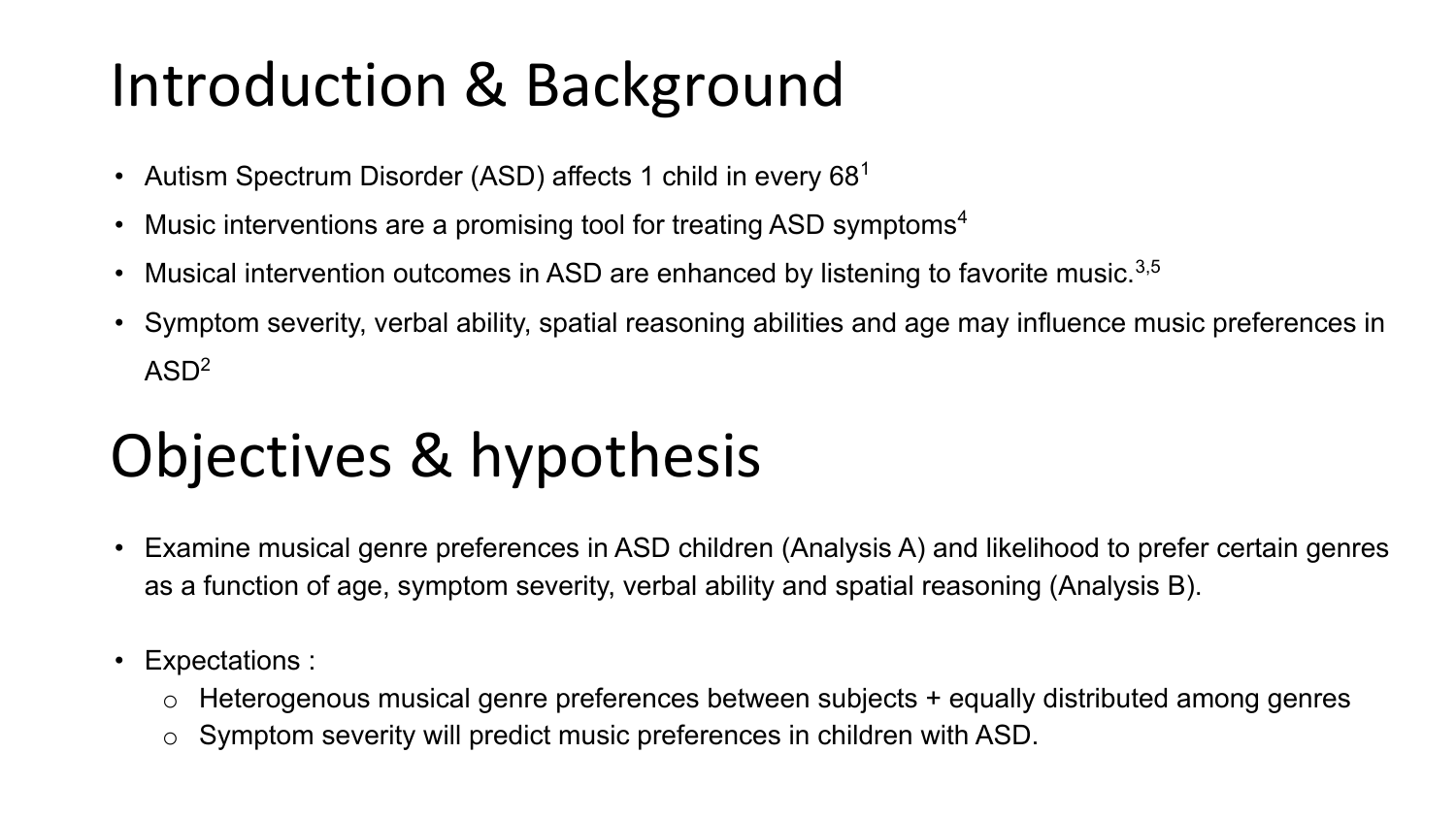## **METHODS**

#### **Parent-reported questionnaire on musical taste :**

*What are the main types of music your child listens to? Please choose all that apply:* 

- Classical
- Jazz
- Pop
- Rock
- Traditional/Folk
- Other (please specify)

#### **Additional Measures :**

| <b>Symptom severity</b>  | Social Responsiveness Scale-2 (SRS2)                                    |  |
|--------------------------|-------------------------------------------------------------------------|--|
| <b>Verbal ability</b>    | Clinical Evaluation of Language<br><b>Fundamentals (CELF4)</b>          |  |
| <b>Spatial Reasoning</b> | PIQ from the Wechsler Adult Intelligence<br>Scale, Fourth Ed. (WAIS-IV) |  |

#### **Analysis :**

|                                      | <b>Analysis A</b><br>(chi-square) | <b>Analysis B</b><br>(log. regression) |
|--------------------------------------|-----------------------------------|----------------------------------------|
| N                                    | 53                                | 38                                     |
| <b>Response</b><br>Counts; range     | $130(1-7)$                        | $92(1-5)$                              |
| Age:<br>mean (sd);<br>range          | 10.22 (1.85);<br>6.17-12.94       | 10.19 (1.75);<br>6.17-12.6             |
| <b>SRS-2:</b><br>Mean (sd);<br>range | <b>NA</b>                         | 70.6 (9.43);<br>55-90                  |
| CELF-4:<br>Mean (sd);<br>range       | <b>NA</b>                         | 5.95(4.14);<br>$1 - 14$                |
| <b>PIQ:</b><br>Mean (sd);<br>range   | <b>NA</b>                         | 106.77 (18.77);<br>68-138              |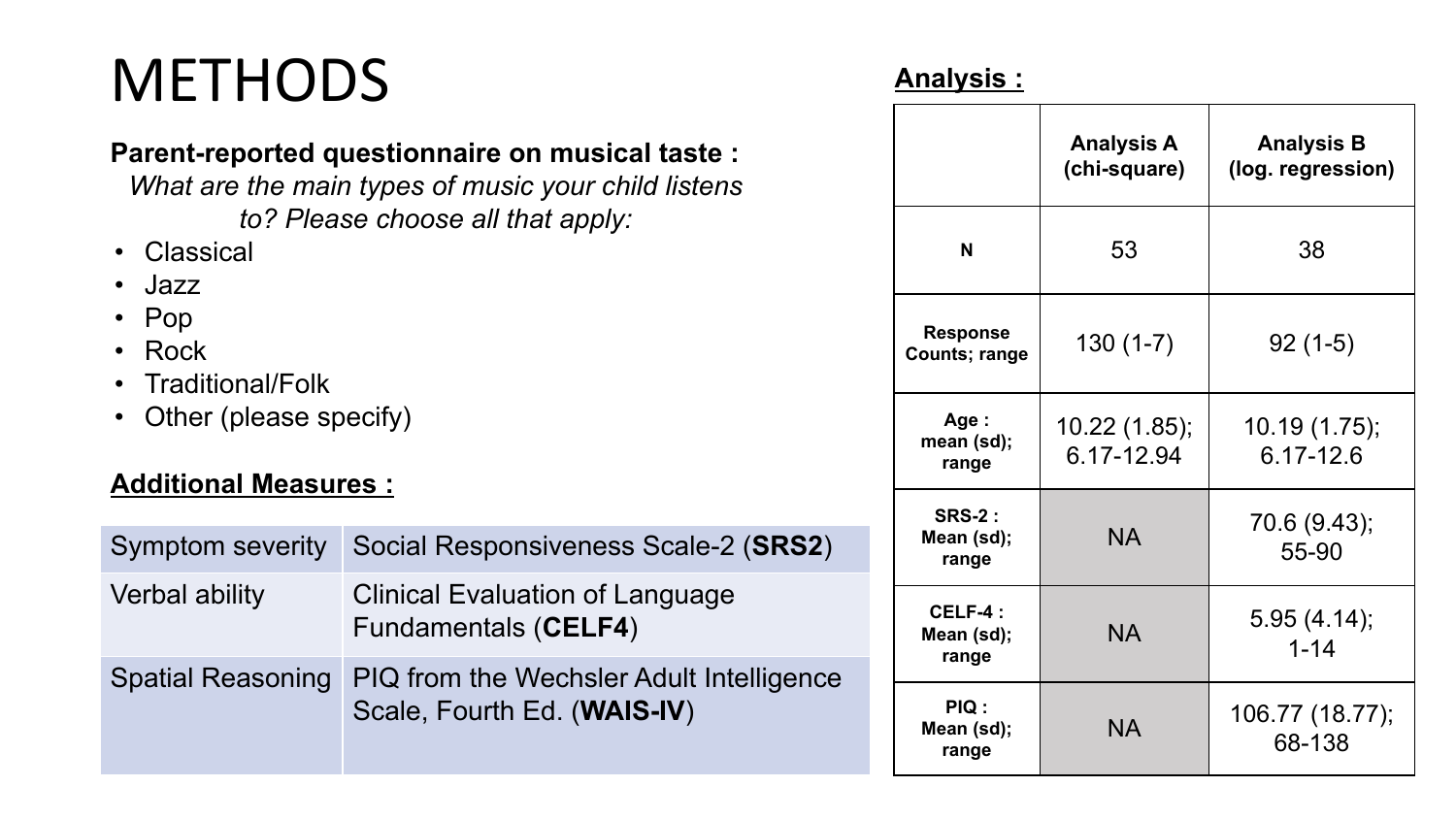## RESULTS ANALYSIS A (Chi-Square)



- Responses of preference were not distributed equally among genres (p<0.001)
- Pop-Rock was preferred to other genres in ASD (p<0.009)
- Pop-rock was more prefered than classical music (p<0.02), but did not pass bonferroni correction for multiple comparisons.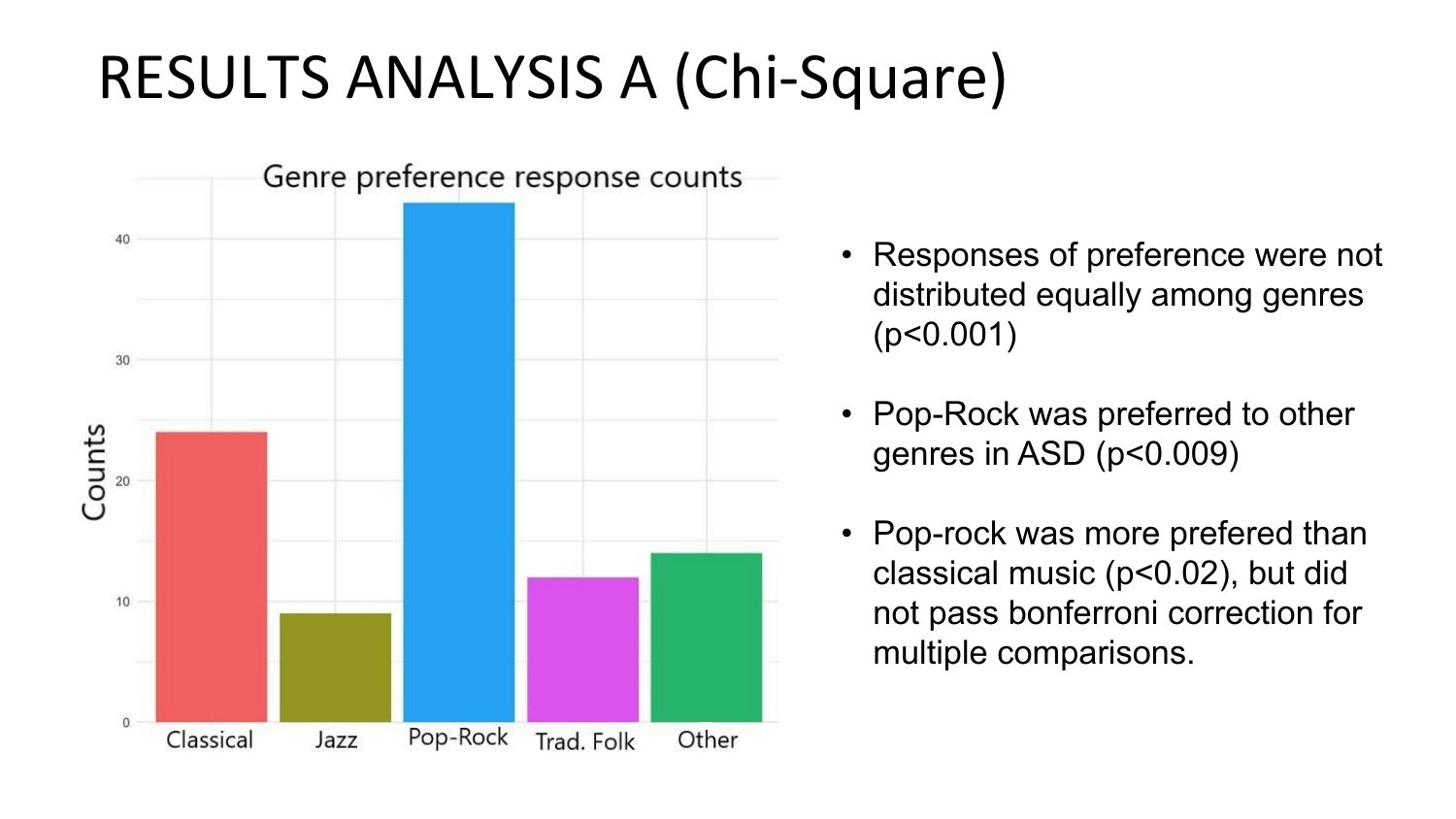## RESULTS ANALYSIS B (binomial log. regression)



**• DV = classical (0=does not listen, 1=listens to);** 

#### **Logistic regression model - classical music :**

- The model was highly significant at  $x^2$  (7, N=38)=34.167, p<.0001
- Explained 89.3% (Nagelkerke R squared) of variance
- Strongest predictor: symptom severity (low n=10; med n=16; high n=12)
- High severity children were 3.1 times less likely to prefer classical music than medium severity.
- Choosing classical music was 2.9 times more likely for each additional genre choice that was selected.
- The model using pop-rock as a DV instead of classical was significant (p<0.016),  $R^2$  = 66.9%, but no predictor coefficients were significant.<br>MODEL:<br>MODEL:
- **• IV = Age + Symptom Severity + Verbal ability + PIQ + Pop-Rock + Total genre responses selected**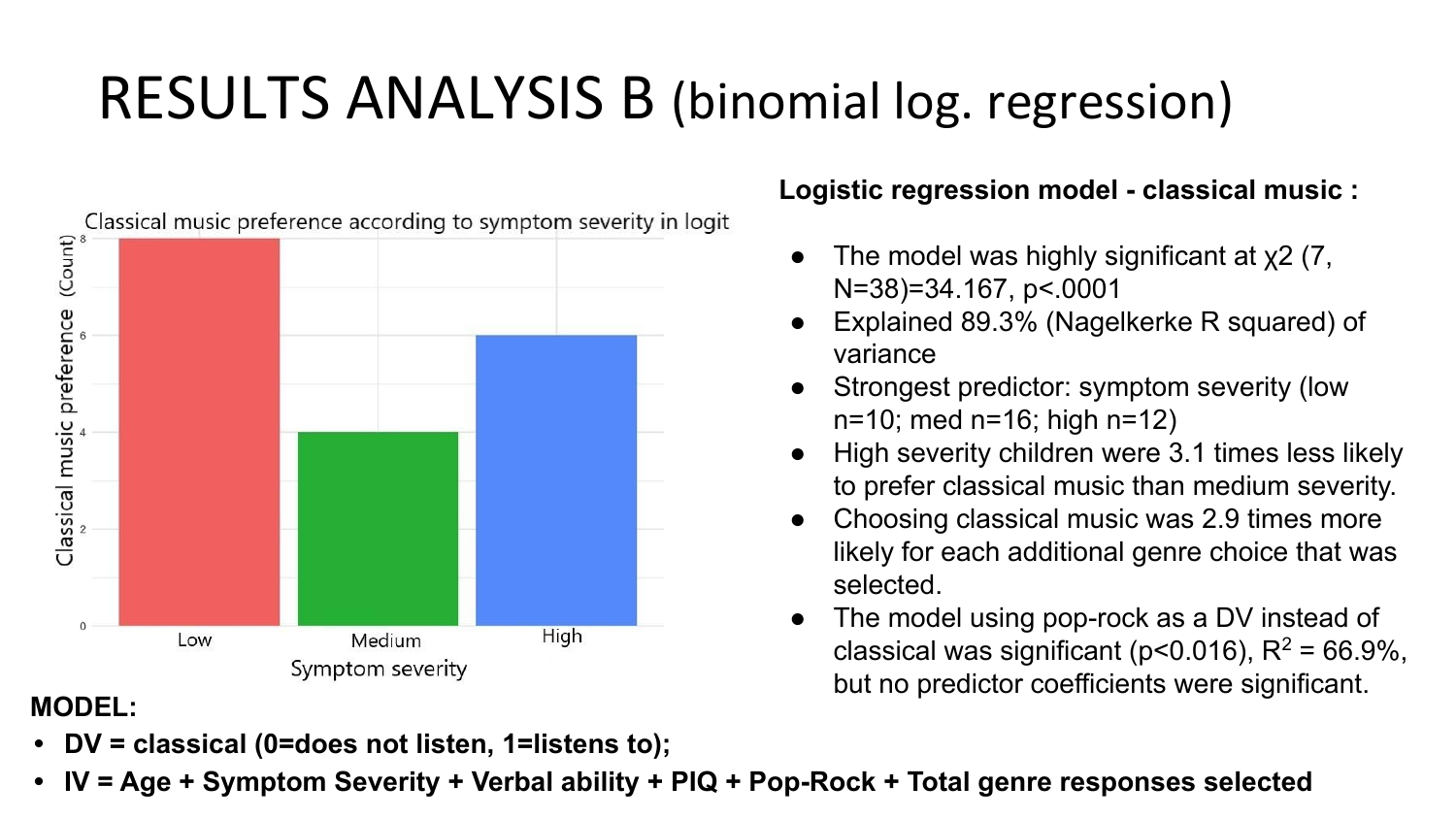## CONCLUSIONS

- ASD children seem to show a greater interest for classical music (see Bhatara & Quintin, 2013) as well as pop-rock over other genres
- Preferences in classical music could be predicted by symptom severity, with higher severity showing lower interest in classical music.
- An interest in a wider variety of genres predicted preferences in classical music
- Preferences in pop-rock were stable and did not change based on age, symptom severity, verbal ability or visual-spatial ability.
- The finding that genre preferences in ASD vary based on symptom severity (social, restricted interests) can provide guidelines to select the appropriate musical material for training musical skills in ASD.